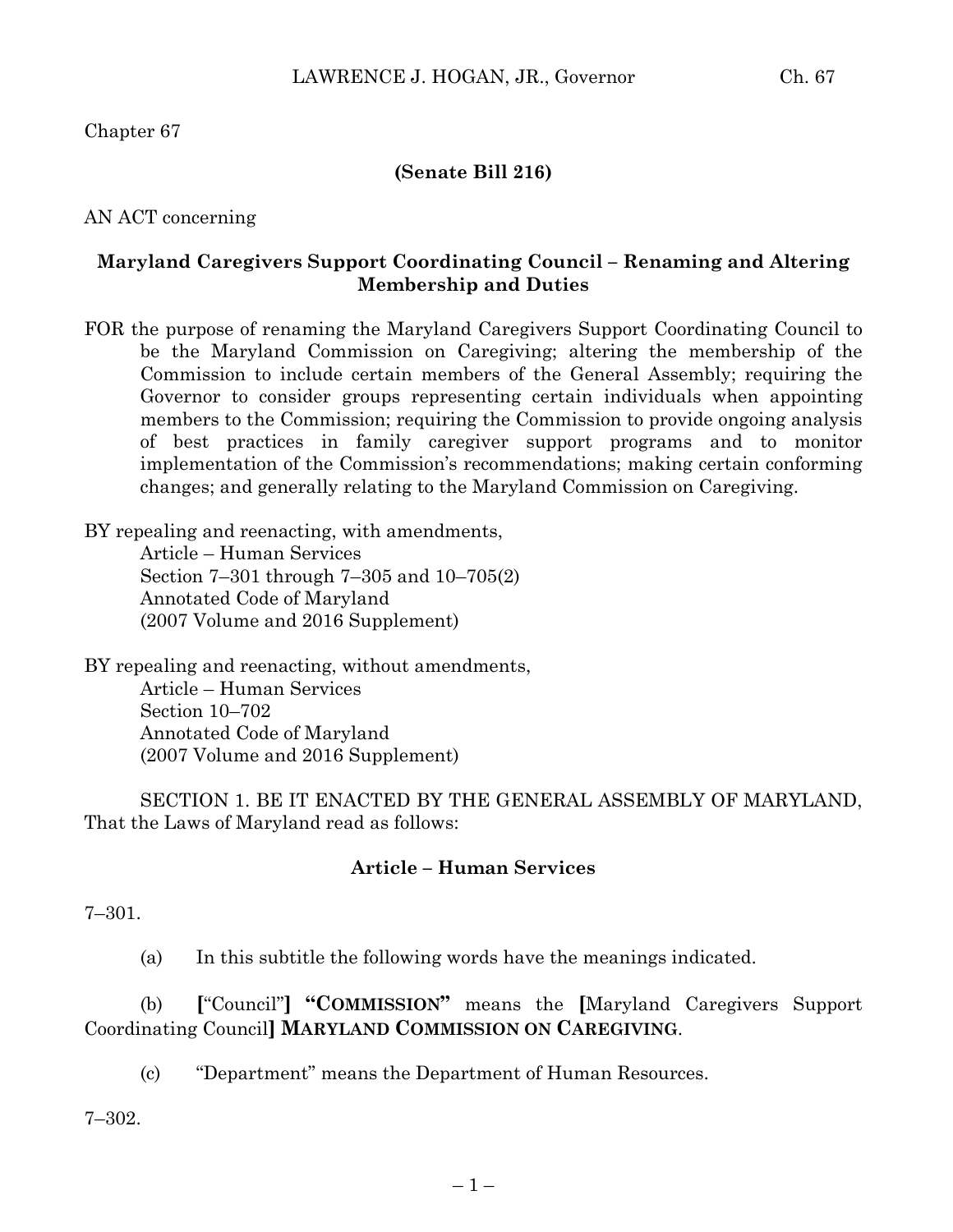#### Ch. 67 2017 LAWS OF MARYLAND

(a) There is a **[**Maryland Caregivers Support Coordinating Council**] MARYLAND COMMISSION ON CAREGIVING** in the Department.

(b) The purpose of the **[**Council**] COMMISSION** is to coordinate statewide planning, development, and implementation of family caregiver support services.

7–303.

(a) (1) The **[**Council**] COMMISSION** consists of the following members **[**appointed by the Governor**]**:

**(I) ONE MEMBER OF THE SENATE OF MARYLAND, APPOINTED BY THE PRESIDENT OF THE SENATE;**

**(II) ONE MEMBER OF THE HOUSE OF DELEGATES, APPOINTED BY THE SPEAKER OF THE HOUSE; AND**

|                               | (III)                                         |    | THE FOLLOWING MEMBERS APPOINTED BY THE GOVERNOR:        |
|-------------------------------|-----------------------------------------------|----|---------------------------------------------------------|
| Resources;<br>Mental Hygiene; | [(i)]                                         | 1. | two representatives from the Department of Human        |
|                               | $\left[ \text{(ii)} \right]$ 2.               |    | three representatives from the Department of Health and |
|                               | $\left[ \left( \text{iii} \right) \right]$ 3. |    | one representative from the Department of Aging;        |
|                               | $\left[$ (iv) $\right]$ 4.                    |    | one representative from an area agency on aging;        |
|                               | $[(v)] \quad 5.$                              |    | one representative from the Department of Disabilities; |
| Coalition;                    | $[(\n \text{vi})]$ 6.                         |    | one representative from the Maryland Respite Care       |
|                               | $\left[\text{(vii)}\right]$ 7.                |    | two consumers of respite care services;                 |

**[**(ix)**] 9.** three representatives of organizations that provide or have interest or expertise in respite care services.

**[**(viii)**] 8.** three family caregivers; and

(2) In appointing members to the **[**Council**] COMMISSION**, to the extent possible, the Governor shall consider groups representing individuals **[**with**]**:

 $-2-$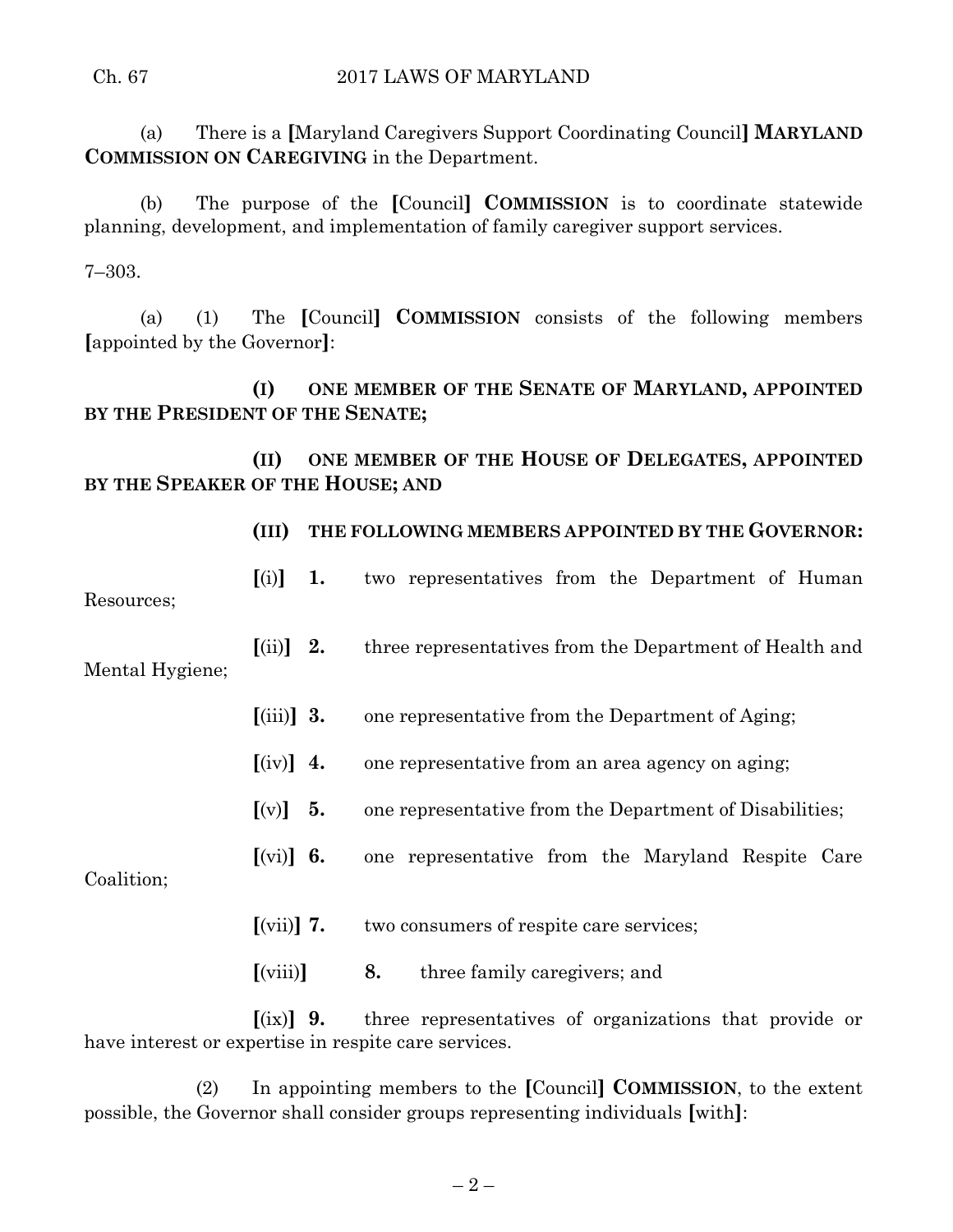- (i) **WITH** Alzheimer's disease and related disorders;
- (ii) **WITH** developmental disabilities;
- (iii) **WITH** physical disabilities;
- (iv) **WITH** chronic illnesses;
- (v) **WITH** mental or emotional conditions that require supervision;

**[**and**]**

(vi) **[**vulnerability**] WHO ARE VULNERABLE** to abuse or neglect**;**

# **(VII) WITH DISABILITIES, DISORDERS, OR CONDITIONS AFFECTING THE ENTIRE LIFESPANS OF THE INDIVIDUALS; AND**

# **(VIII) WHO REFLECT THE DIVERSITY OF THE STATE**.

(b) The term of a member of the **[**Council**] COMMISSION** is 3 years.

(c) The Governor shall appoint a chair of the **[**Council**] COMMISSION** from among the members.

7–304.

(a) (1) The Department shall provide staff for the **[**Council**] COMMISSION**.

(2) An individual from the Department shall serve as executive director of the **[**Council**] COMMISSION**.

(b) A member of the **[**Council**] COMMISSION**:

(1) may not receive compensation as a member of the **[**Council**] COMMISSION**; but

(2) is entitled to reimbursement for expenses under the Standard State Travel Regulations, as provided in the State budget.

7–305.

- (a) The **[**Council**] COMMISSION** shall:
	- (1) solicit and gather concerns of caregivers by:
		- (i) conducting surveys;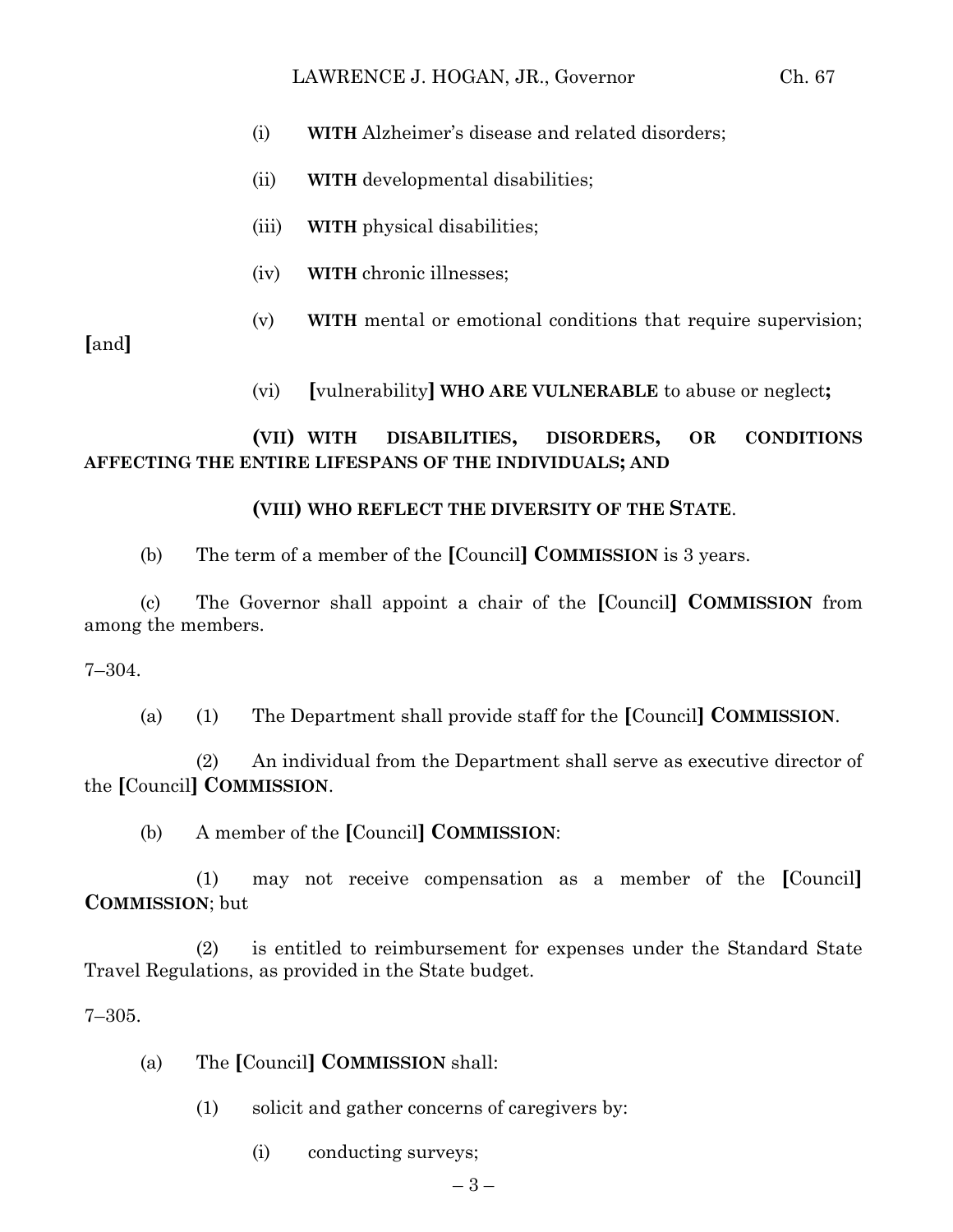- (ii) holding public hearings;
- (iii) establishing a telephone hotline for public access; and
- (iv) other appropriate means;

(2) develop and distribute to interested parties a handbook of current respite care and other family caregiver services available in the State;

(3) review successful respite care programs in other states;

(4) develop a model family caregiver support program that incorporates best practices from existing programs in this and other states;

**(5) PROVIDE ONGOING ANALYSIS OF BEST PRACTICES IN FAMILY CAREGIVER SUPPORT PROGRAMS IN THIS AND OTHER STATES;**

**[**(5)**] (6)** coordinate activities of existing and proposed family caregiver support services among State and local units;

**[**(6)**] (7)** research available funding sources and explore possibilities for additional funds; **[**and**]**

**[**(7)**] (8)** identify unmet needs and priorities for additional funds**; AND**

**(9) MONITOR IMPLEMENTATION OF THE COMMISSION'S RECOMMENDATIONS**.

(b) The **[**Council**] COMMISSION** shall report annually on its activities **AND RECOMMENDATIONS REGARDING FAMILY CAREGIVER SUPPORT SERVICES** to the Governor and, subject to § 2–1246 of the State Government Article, the General Assembly.

10–702.

(a) There is a Family Caregiver Assistance Program in the Department.

(b) The purpose of the Program is to provide grants to eligible family caregivers to supplement the unmet expenses of caring for an adult dependent.

10–705.

The Secretary shall: